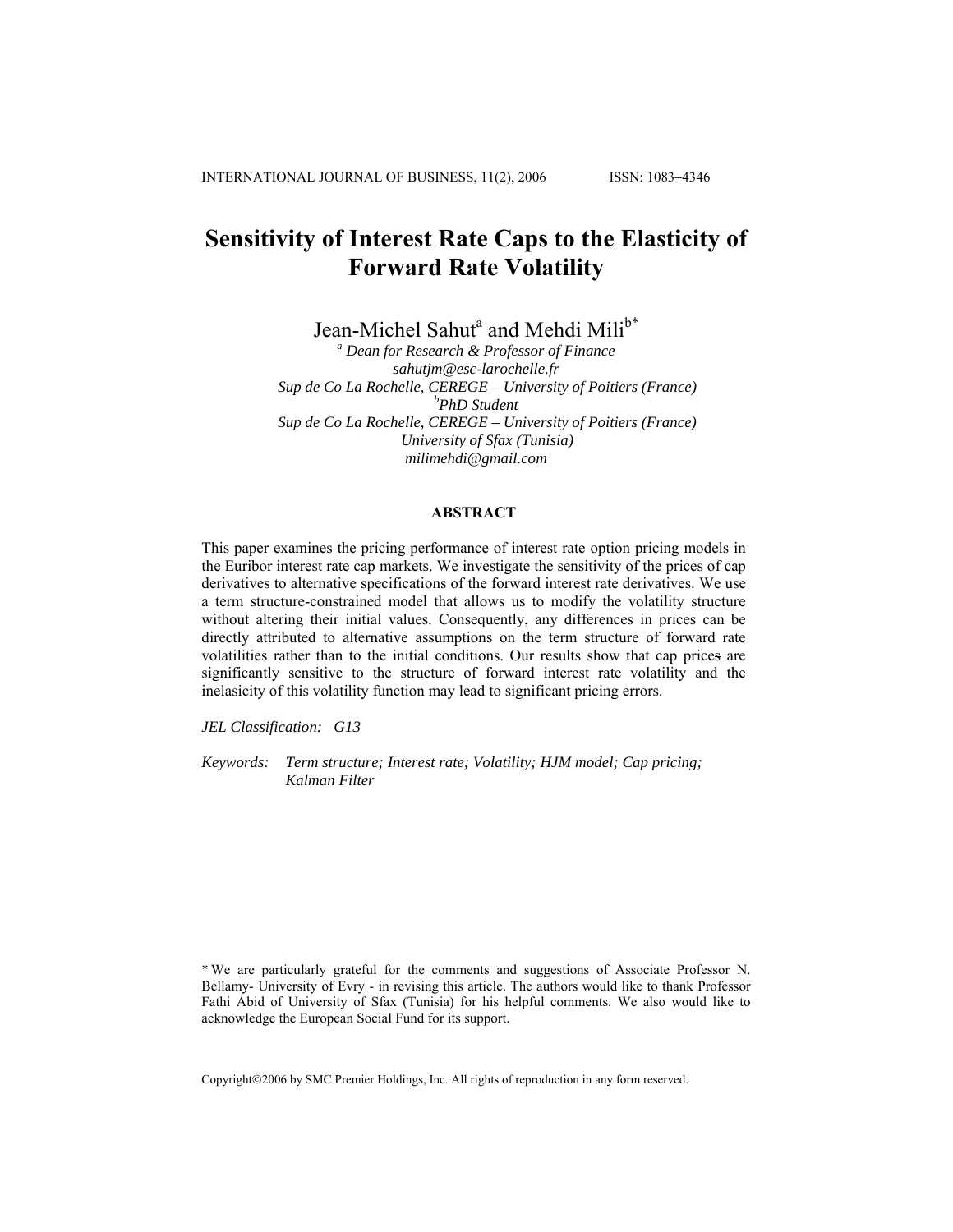## **I. INTRODUCTION**

Demand for risk control, due to unfavourable changes in the shape of yield curves, has made over-the-counter interest rate derivatives increasingly popular in the last two decades. Thus, the pricing of interest rate contingent claims has been subject to a significant amount of research in finance in order to help financial institutions to establish their speculative and hedging strategies. Theoretical work in the area of interest rate derivatives has produced a variety of models and techniques to values these derivatives, some of which are widely used by experts<sup>1</sup>. The major problem encountered by researchers when evaluating interest rate derivatives is the exiting of the direct relationship between option prices and the interest rate term structure.

Two major approaches to term structure models may still be distinguished for pricing interest-rate contingent claims. For one there is the "equilibrium-based" approach, according to which one must specify one or more factors that are jointly Markov and drive the term structure. Given the process for these factors under the real measure, P, and some specification for the "market price of risk" of each of these factors, one can define the so-called risk-neutral measure, Q, under which all discounted-asset-price processes are martingales (Harrison and Kreps, 1979). Notice that the "market price of risk" specification may either be arbitrarily imposed (Vasicek, 1977) or derived under some restrictive preferences and economicenvironment assumption (Cox, Ingersoll and Ross, 1985) (CIR).

More recently, however, a second strand of literature has been developed that avoids the crux of explicitly having to specify the "market price of risk" when pricing interest-rate derivatives. The "arbitrage" approach initiated by Ho and Lee (1986) and generalized by Heath-Jarrow-Morton (1992) (HJM), takes the initial term structure as given and, using the no-arbitrage condition, derives some restrictions on the drift term of the process of the forward rates under the risk-neutral probability measure Q. In essence, HJM show that if there exists a set of traded interest-rate-dependent contracts then the dynamics of their prices under the risk-neutral measure are fully specified by their volatility structure. Under the Q measure, lack of arbitrage places restrictions on the drifts of the contracts.

Despite the advantages of HJM over the short-rate models, it was found out it does also have drawbacks; some practical and some theoretical. Firstly, in general, those models are non-Markovian and consequently PDE theory techniques no longer apply. Secondly, many volatility term structures  $\sigma(t, T)$  result in dynamics of the forward interest date f (t, T), which are non-Markov (i.e: with a finite state space). This introduces path dependency to pricing problems, which increases, significantly, computational times. Third, generally there are no simple formulas or methods for pricing commonly-traded derivatives such as caps and swaptions. This is again a significant problem from the computational perspective. Finally, if we model forward rates as log-normal processes the HJM model will explode<sup>2</sup>. This last theoretical problem can be avoided by modelling Libor and swap rates as log-normal (market models)<sup>3</sup> rather than instantaneous forward rates.

So, by construction, the HJM model fits the initial term structure exactly. Unfortunately, according to this approach, no finite dimensional set of state variables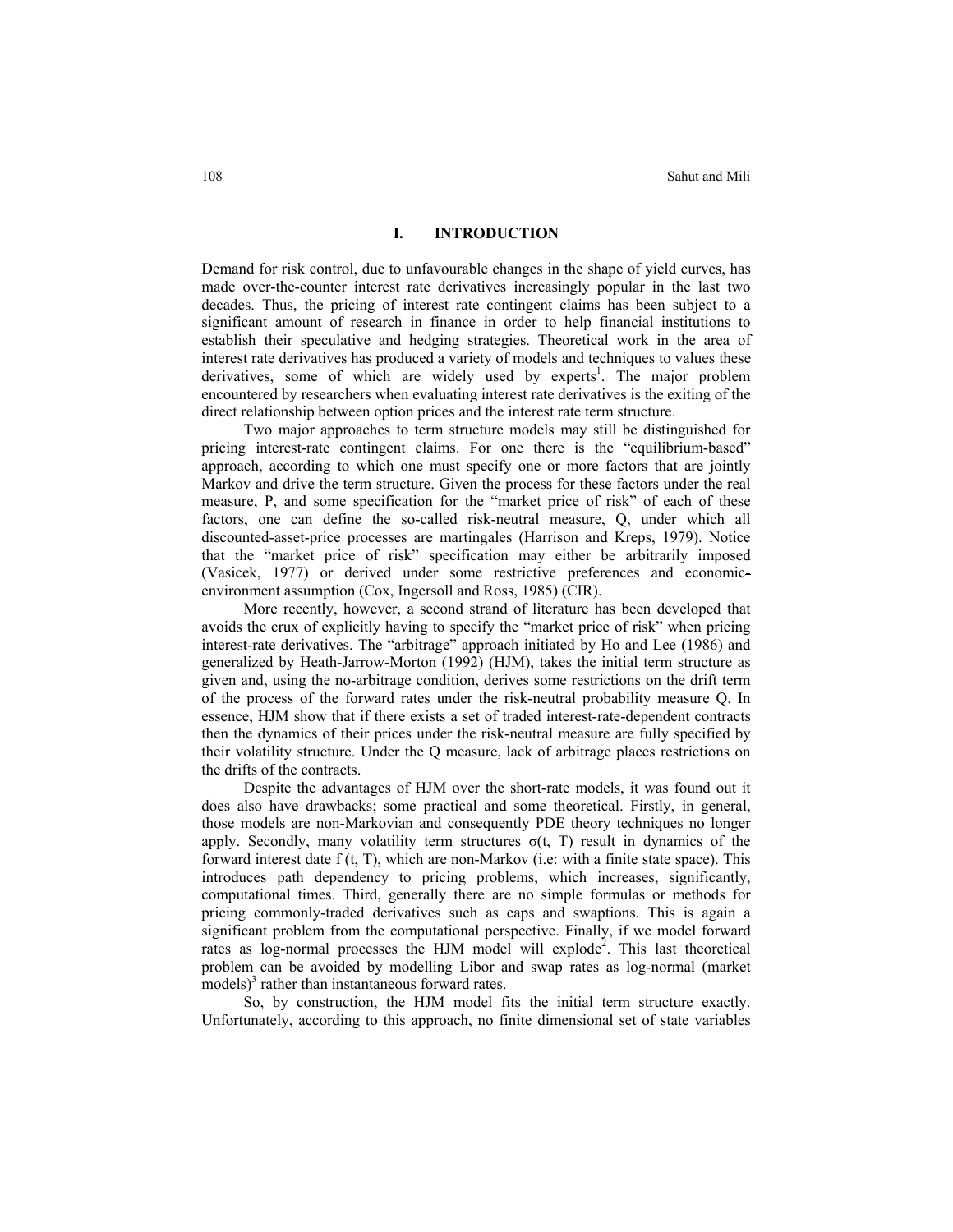exists, in general, that captures the information necessary for pricing. This feature makes it difficult to describe the dynamics of the term structure in terms of a reduced set of state variables and to obtain closed-form pricing formulas (or even to use numerical pricing methods).

The most important ingredient of the HJM term structure models is the choice of a volatility structure for forward interest rates. The aim of this paper is to explore the importance of forward rate volatility structures in pricing interest rate cap options. Many researchers have focused on this problematic issue for different kinds of interest rate derivatives or different term structure models.

Moraleda and Pelsser (2000) tested three alternative spot-rate models and two Markovian forward-rate models on cap and floor data from 1993 to 1994, and found that spot rate models outperform the forward-rate models in pricing interest rate claims. However, as they acknowledge, their empirical tests are not very formal. Bühler, Uhing, Walter and Weber (1999) tested different one-factor and two-factor models in the German fixed-income warrants market. They report that the one-factor forward rate model with linear proportional volatility outperforms all other models. However, their study has the same limitations. First, they use options data with less than 3 years of maturity. Second, the underlying asset for these options is not homogeneous. Ritchken and Sankarasubramanian (1995) study the sensitivity of the prices of interest rate claims to alternative specifications of the volatility of forward interest rates. They use a term structure-constrained model that allows change in volatility structure for forward rates without altering their initial values or the set of initial bond prices. They consider the following volatility structure:

$$
\sigma(t,T) = \sigma_0 r^{\gamma}(t) e^{-\lambda(T-t)}
$$

Our paper extends the Ritchken and Sankarasubramanian (1995) study on two levels. First, they arbitrarily consider values for  $σ_0$  and λ. More particularly, they consider a range of  $\sigma_0$  from 0.005 to 0.015 and a range of  $\lambda$  of 0.01 and 0.05. In our case we propose to estimate those two values from market data using the Kalman filter technique. This is in order to limits option pricing errors to depend only upon the elasticity degree of the forward rate volatility. Second, contrary to Ritchken and Sankarasubramanian who test the sensitivity of interest rate options to volatility specification, we propose to test the effect of elasticity of the forward rate volatility on cap prices. Furthermore, our study extends Amin and Morton (1994) and Klassen, Dressien and Pelsser (1999) by considering that the volatility structure depends on the level of the spot interest rate.

In order to price Euribor interest rate caps, we estimate a restrictive HJM model via the Kalman filter. The filtering technique will be used to estimate a system of unobserved state variables where the observed variables are linked to the unobserved state variables via a measurement equation. The transition equation of the unobserved state variables can be specified as a system of linear equations with Gaussian innovations.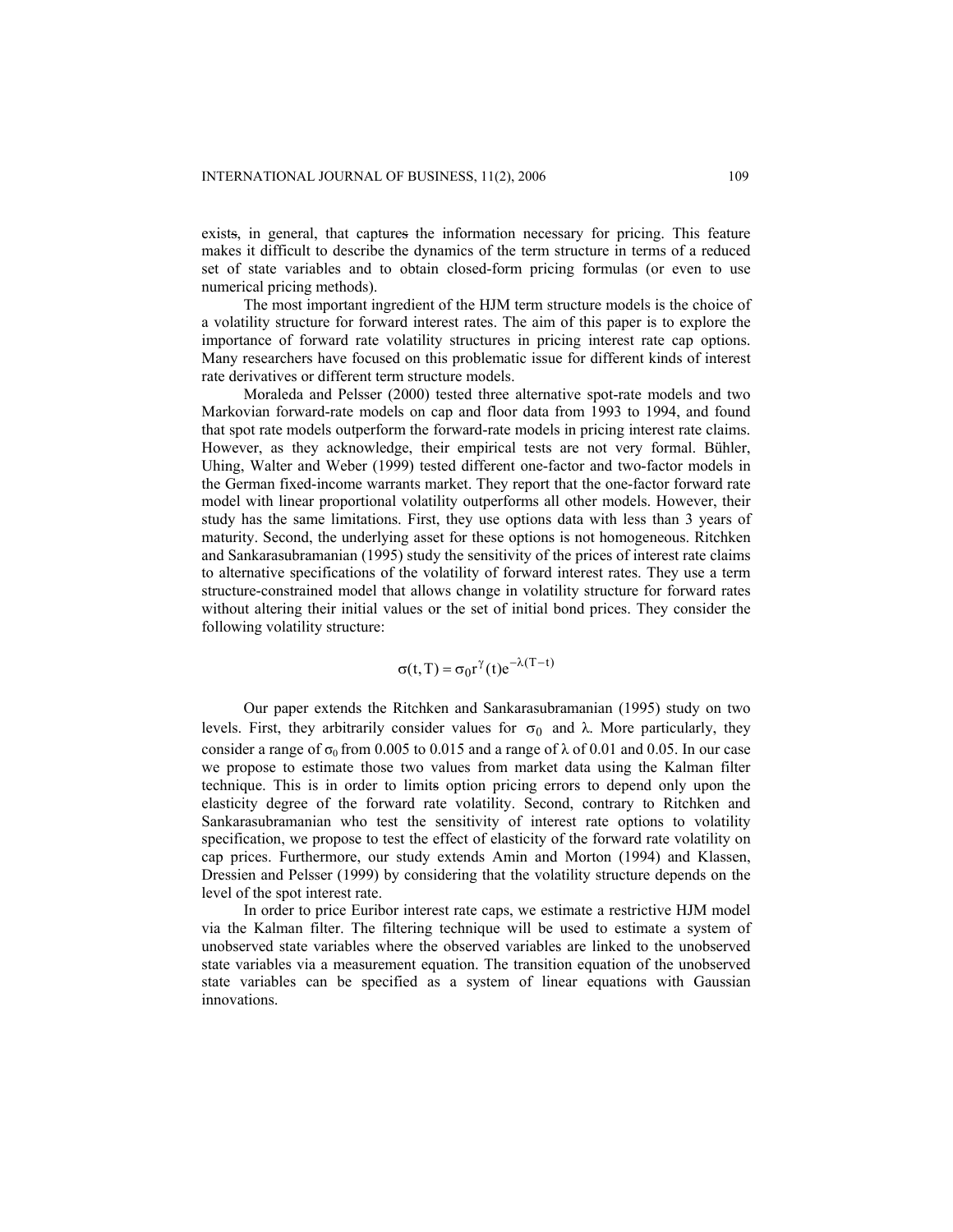The state-space and Kalman Filter framework has a long tradition in applied econometrics. Pennacchi (1991), for instance, used this approach to obtain estimates of the real interest rate and inflation dynamics based on survey data. Ball and Torous (1996) used this framework to estimate parameters of the one-factor CIR model in a simulation study. Their study focuses on the problems associated with estimating the mean reversion parameter if interest rates are close to a non-stationary process. They conclude that the properties of estimates are remarkably improved when cross-sectional information is included by way of the state-space framework. In the next section, we show how the one-factor HJM model can be expressed in a state space form and can be estimated by the Kalman filter technique.

In this paper, the empirical performance of analytical models is evaluated along their pricing accuracy conditional on the term structure. The pricing accuracy of a model is useful in picking out deviation from arbitrage-free pricing. The HJM models are estimated with specific volatility functions to ensure that the interest rate process is Markovian, i.e. path independent. Except for special cases, path dependence renders the implementation of a term structure model unfeasible.

The paper is organized as follows. Section II briefly presents the HJM term structure framework and its implementation with the Kalman filter technique. In section III, empirical methodology and market data are described. Section IV reports and discusses the results of the study. A conclusion is contained in Section V.

# **II. IMPLEMENTIONTATION OF THE HJM (1992) MODEL WITH THE KALMAN FILETER**

Let  $f(t,T)$  be the forward interest rate at date t for instantaneous riskless borrowing or lending at date T. The one-factor model specifies the evolution of the entire instantaneous forward rate curve by:

$$
df(t, T) = \mu(t, T)dt + \sigma(t, T)dW(t)
$$
\n(1)

where W(t) is one dimensional Brownian motion and  $\mu(t,T)$  and  $\sigma(t,T)$  are the instantaneous mean and volatility coefficients for the forward interest rate of maturity T. HJM (1992) point out that for each choice of volatility functions  $\sigma(t,T)$ , the drift of the forward rates under the risk-neutral measure, is uniquely determined by the noarbitrage condition:

$$
\mu(t,T) = \sigma(t,T) \int_{t}^{T} \sigma(t,T) ds
$$
\n(2)

The choice of the volatility function  $\sigma(t, T)$  determines the interest rate process that describes the stochastic evolution of the entire term structure. The object of this paper is to test the effect of this volatility structure on pricing the interest rate-sensitive claims. We will use the extended Kalman filter to estimate a system of unobserved state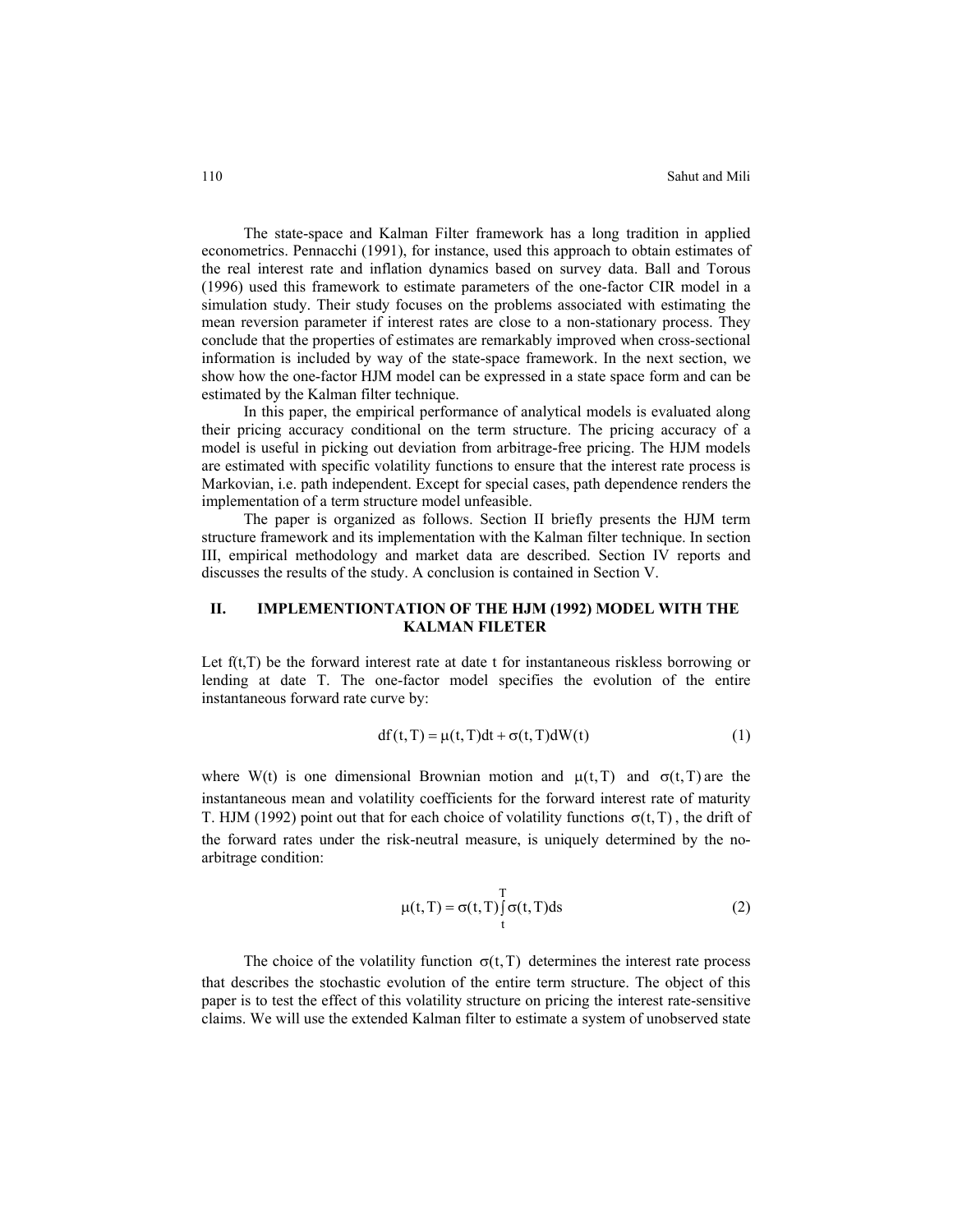variables where the observed variables are linked to the unobserved state variables via a measurement equation. The transition equation for the unobserved state variables can be specified as a system of linear equations with Gaussian innovations<sup>4</sup>.

## **A. The State Space Formulation**

Our first step when applying the Kalman filter is to specify the state space formulation. In this context, the observable or measurable interest rates are assumed to be related to unobservable state variables via a *measurement equation*. The unobservable state variables are, in turn, assumed to follow a Markov process described by the *transition equation*.

Our object consists in implementing the Kalman filter in order to estimate the parameters of the generalized CIR (1985) model expressed by:

$$
\sigma(t,T) = \sigma_0 r^{\gamma}(t) e^{-\lambda(T-t)}
$$
\n(3)

Equation (3) shows that we set the volatility forward rates to decay exponentially with maturity. This representation has been used in many other studies, including Vasicek (1977), Jamshidian (1989) and Trunbull and Milne (1991). Positive signs of  $\lambda$ imply that shocks to the term structure have an exponentially dampened effect across maturities. When T converges to t, near-term forward rates will have volatilities "close" to the volatility structure considered. Therefore, the structure captures the notion that distant forward rates are less volatile than near-term rates.

The parameter  $\gamma$  indicates the elasticity parameter of the volatility function. Thus if  $\gamma=0$ , we retrieve the generalized Vasicek model which is inelastic to interest rate level.

Ball and Torous (1993) suggest that when ë is near zero, the interest rate process resembles a non-stationary process and that estimates will generally not be precise.

As shown by Bhar and Chiarella (1995.a. 1996) and Carvehill (1994) the Markovian stochastic dynamics system formed by the differential of the state variables r(t),  $\psi(t)$ <sup>5</sup> and the Logarithm of the pure discount bond P(t,T) noted F(t,T)=lnP(t,T) can be expressed by the following state space stochastic differential system :

$$
dX(t) = [A(t) + B(X(t),t)X(t)]dt\sigma_X(X(t),t)d\widetilde{W}(t)
$$
\n(4)

Where 
$$
X(t) = [F(t, T), r(t), \psi(t)]^T
$$
 (5)  
\n $A(t) = [0, f_2(0, t) + \lambda f(0, t), 0]^T$ 

where  $f_2(0,t)$  is the second derivative of  $f(0,t)$ .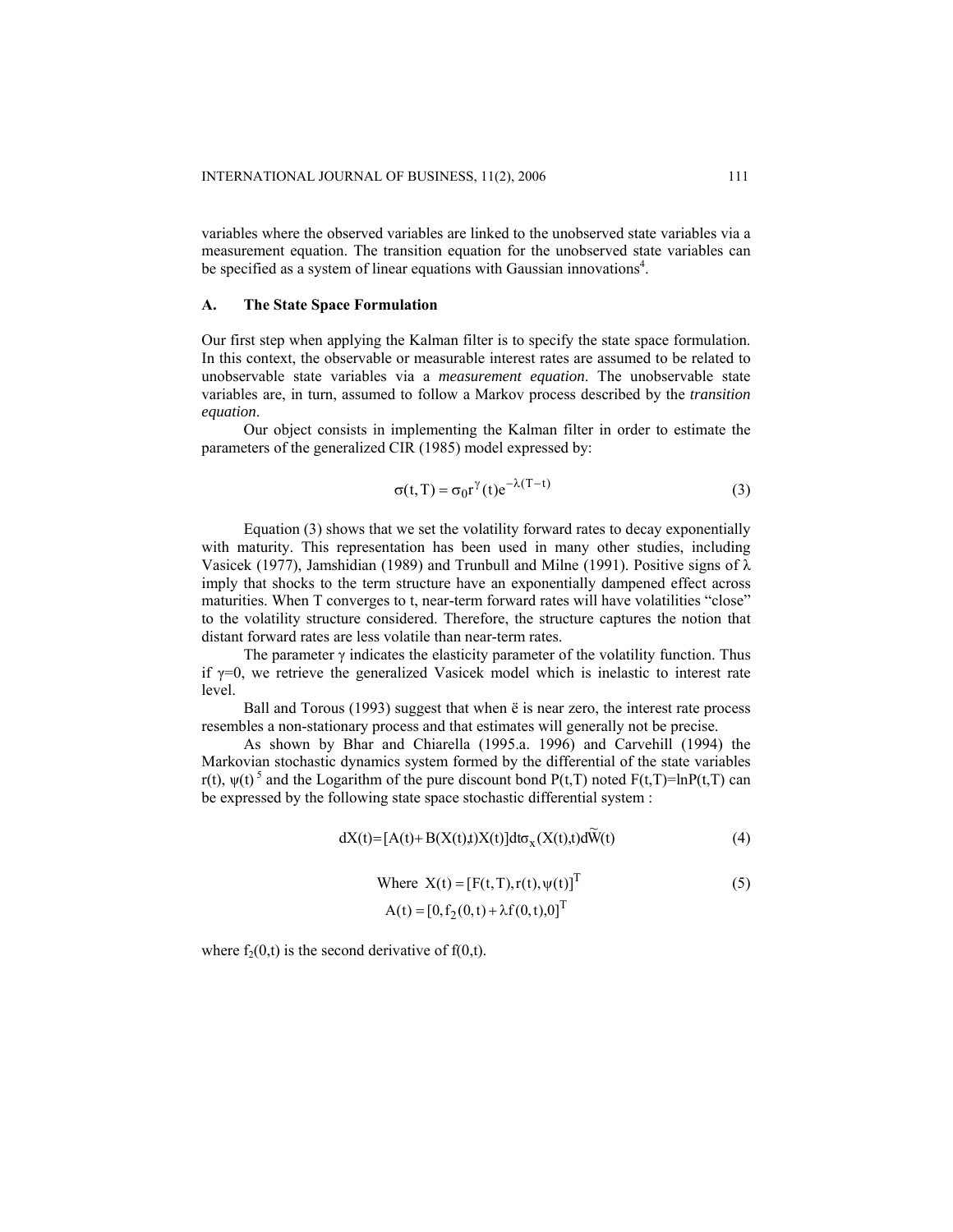112 Sahut and Mili

$$
B(t) = \begin{bmatrix} 0 & 1 - \frac{1}{2}r(t)^{2\gamma - 1}[e^{-\lambda(T - t)} - 1]^2 / \lambda^2 & 0 \\ 0 & -\lambda & \sigma_0^2 \\ 0 & r(t)^{2\gamma - 1} & -2\lambda \end{bmatrix}
$$
(6)

$$
\sigma_X(X(t),t) = [\sigma_0 r(t)^\gamma (e^{-\lambda(T-t)} - 1) / \lambda, \sigma_0 r(t)^\gamma e^{-\lambda(T-t)}, 0]
$$
\n(7)

Since Log bond price,  $F(t,T)$ , is the only observable element of the state vector  $X(t)$ , and the two parameters to be estimated are  $\theta = [\sigma_0, \lambda]$ . In order to maintain the analytical tractability of the model, we presume that:

$$
dX(t) = [F(X(t), t)]dt + \sigma_X(X(t), t)d\widetilde{W}(t)
$$
\n(8)

The two parameters of the volatility structures will be estimated via the state space formulation of the model.

#### **B. Measurement equation**

The measurement equation relates the vector of observable variables to the vector of non observable variable. Since  $r(t)$  and  $\psi(t)$  are both unobservable and the only observable variable is  $F(t,T)$ , the measurement equation can be expressed by:

$$
Y(t) = HX(t) + \varepsilon_t \qquad \qquad \varepsilon_t \to N(0, \sigma_{\varepsilon}) \tag{9}
$$

Where  $Y(t)=(3\times1)$ ,  $X(t)=(3\times1)$ , and  $H=[1, 0, 0]$ . In this case, the measurement equation is non-linear, which leads us to apply the extended Kalman filter method.

# **C. Transition Equation**

The essence of the Kalman filter is to optimally calculate  $\hat{X}_{k/k-1}$  which is the best forecast of  $X_k$  given all the information available up to k-1. By using the additional information up to time k, we can then estimate  $\hat{X}_k$ .

In line with Bhar and Chiarella (1997), we will use the Milstein scheme to transform the stochastic differential equation (4) into discreet time as:

$$
X_{k} = [X_{k-1} + F(X_{k-1}, \theta)\Delta_{k-1}] + \sigma(X_{k-1}, \theta)\sqrt{\Delta_{k-1}}\xi^{2} + \frac{1}{2}\sigma(X_{k-1}, \theta)\sigma(X_{k}, \theta)\Delta_{k}[\xi_{k}^{2} - 1] \tag{10}
$$

where  $\zeta^2 \to N(0,1)$ . Equations (8) and (9) define state space representation.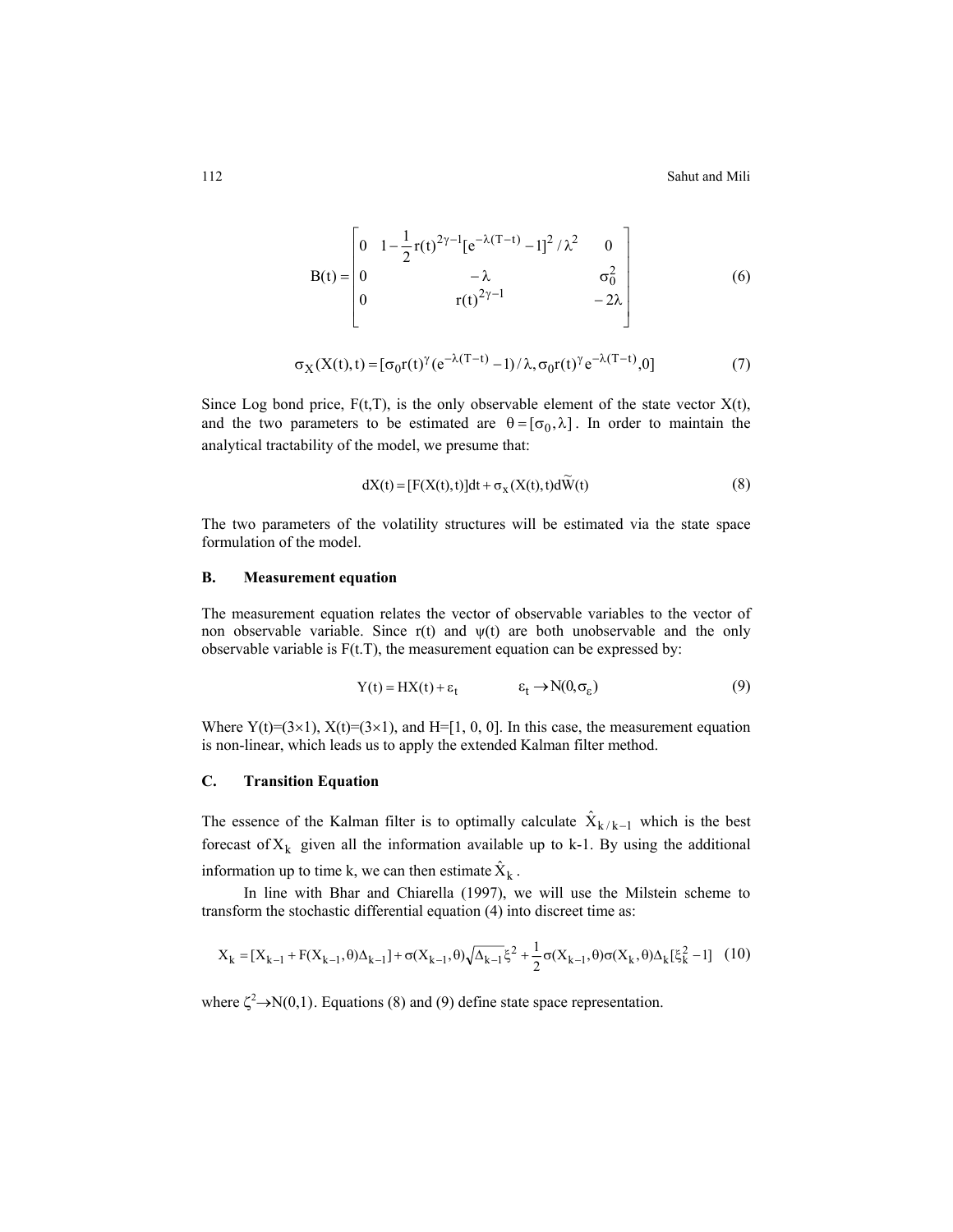### **D. The prediction step**

The prediction of the unobservable state variable  $X_k$  at time k is made based on its value at time k-1.

$$
\hat{X}_{k/ k - 1} = E_{k-1}(X_k) = \hat{X}_k + F(X_k, \theta) \Delta_k
$$
\n(11)

## **E. The updating step**

The updating step consists in using the additional information at time k to obtain an updated estimator of  $X_k$ :

$$
\hat{\mathbf{X}}_k = \mathbf{E}_k(\mathbf{X}_k) = \hat{\mathbf{X}}_{k/k-1} + \boldsymbol{\Sigma}_{k/k-1} \mathbf{H}^{\mathrm{T}} \boldsymbol{\sigma}_k^{-1} \mathbf{D}_k
$$

 $\hat{X}_k$  is the filtered estimate where  $\Sigma_{k/k-1} H^T \sigma_k^{-1}$  is the Kalman gain matrix. And  $D_k$  is the estimation error over [t<sub>k-1</sub>, t<sub>k</sub>] given by:  $D_k = Y_k - H \hat{X}_{k/k - 1}$ 

#### **F. The quasi-Likelihood function**

Harvey (1994) provides the prediction error decomposition form of the Likelihood function as:

LogL = 
$$
-\frac{n}{2}
$$
Log $2\pi - \frac{1}{2}\sum_{k=1}^{n}$ Log $|\sigma_k| - \frac{1}{2}\sum_{k=1}^{n} \sigma_k^2 \sigma_k^{-1}$  (12)

All the parameters of the volatility function of the forward rates will be estimated by maximizing the Likelihood optimisation function.

#### **III. EMPIRICAL METHODOLOGY AND DATA**

Our empirical study consists of two steps. Primarily, we implement the Kalman filter to estimate parameters of three different volatility structures inspired from the general form:

$$
\sigma(t, T) = \sigma_0 r^{\gamma}(t) e^{-\lambda(T - t)}
$$
\n(13)

Note that the form of the volatilities is completely characterized by the selection of the three parameters,  $\sigma$ ,  $\gamma$  and λ. The parameter λ captures the dampening effect of the volatilities across the term structure, and  $\gamma$  is the elasticity measure.

First we consider the case of  $\gamma=0$  which corresponds to the generalized Vasicek (1977) model. In this case the volatility structure becomes deterministic and the spot interest rate becomes the only state variable. Second, we consider the case of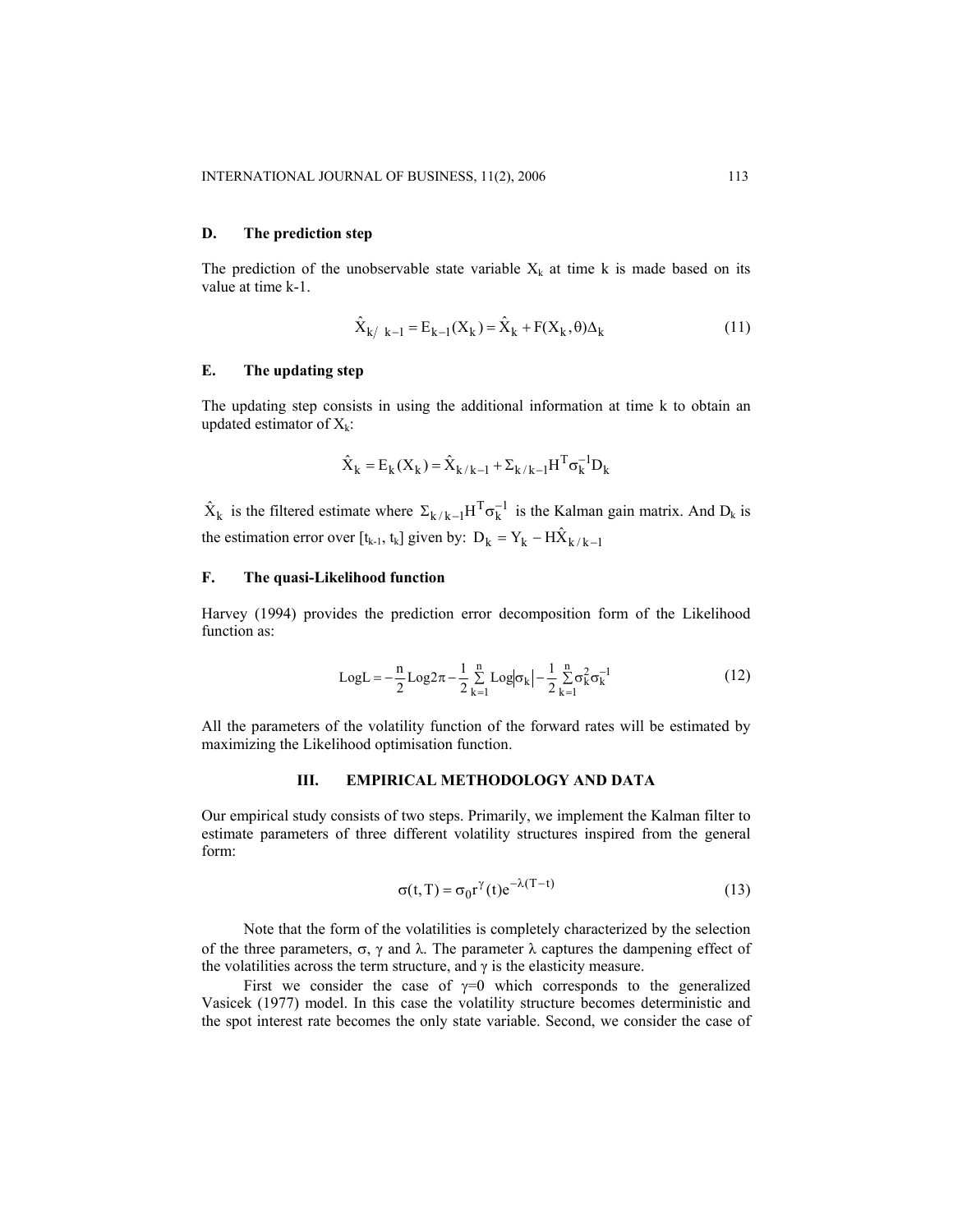$\gamma$ =1/2 which corresponds to the generalized Cox Ingersoll and Ross (1985). Finally, we assume that  $\gamma=1$ , allowing us to consider the Dothan (1978) model.

Secondly, we compare the performance of these three volatility structure models in pricing interest rate caps, in order to characterize the best model that capture the behaviour of the interest rate. Therefore, we use parameters estimated from the Kalman filter to price caps on Euribor interest rates, then we can compare these prices to caps market prices.

The three models considered in this paper have a common term structure, which permits us to explore the sensitivity of options prices to changes in the parameter  $\gamma$ without altering the set of prices of the underlying bonds. In this case, differences in interest rate options prices result directly from the difference in assumptions regarding the volatilities structures.

For this purpose we need two kinds of datasets. On the one hand, data on money market interest rate and on the other hand, data on interest rate caps market prices. Our money market interest rate consists in retrieving monthly Euribor interest rate for maturities of 1, 3, 6 and 12 months. These data series cover the period from January 1994 to November 2003. Figure 1 depicts the four interest rate series.

Basic summary statistics are contained in Table 1. According to this table the unconditional mean yields increase monotonically with maturity from 4.29 at threemonths to 4.45 at 12 months. It is also shown that unconditional volatilities go down monotonically with maturity from 1.41 to 1.32.



**Figure1**  Euribor Interest rate curve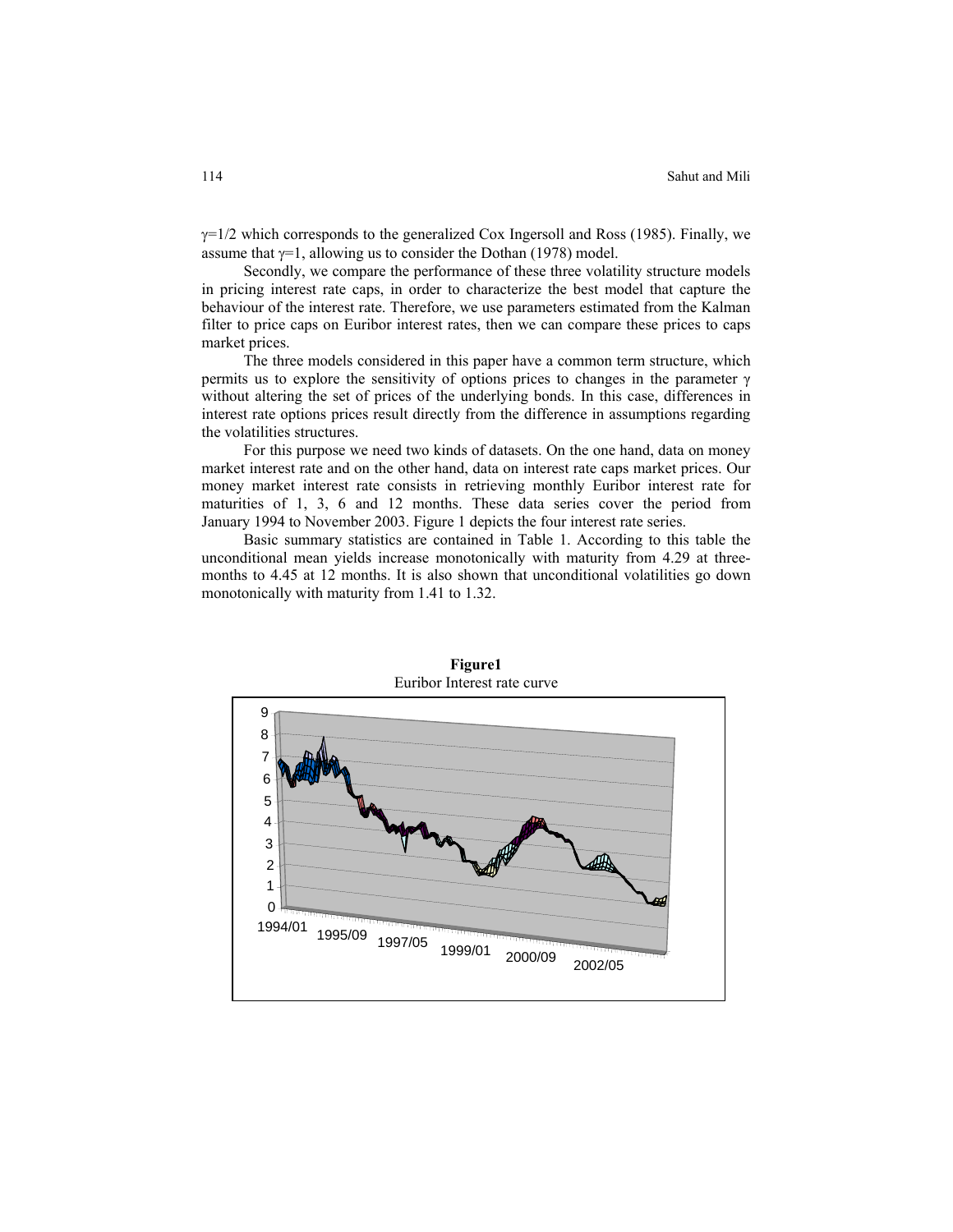Table 2 presents descriptive statistics of the derivatives data set. The data consists on Euribor caps market prices with maturities 1, 2, 3, 5, 7 and 10 years. The sample period is from January 1994 to November 2003. The prices of the contracts are expressed in basis point of the notional principal contract. The mean, minimum, maximum and standard deviation price of the respective contracts over the sample period are reported in this table. It's shown that the prices of caps increase on average with maturity from 1 year to 4 years then it decrease from maturity of 5 years to 10 years. Market prices of caps express decreasing volatilities across maturities.

|                | 1 Month | 3Month | 6Month | 12Month |
|----------------|---------|--------|--------|---------|
| Mean           | 4.2992  | 4.3356 | 4.3612 | 4.4511  |
| Maximum        | 7.4300  | 7.5900 | 7.7400 | 8.0200  |
| <b>Minimum</b> | 2.0900  | 2.1300 | 2.0800 | 2.0100  |
| <b>Std.Dev</b> | 1.4140  | 1.3597 | 1.3346 | 1.3279  |
|                |         |        |        |         |

**Table1** Summary statistics of Euribor interest rates

| Table 2                                                   |
|-----------------------------------------------------------|
| Descriptive statistics of market at-the money caps prices |

| <b>Maturity (year)</b> | Mean  | Maximum | Minimum | Std. Dev |
|------------------------|-------|---------|---------|----------|
|                        | 18.19 | 28.00   | 10.10   | 4.05     |
| $\mathbf{2}$           | 18.53 | 25.80   | 12.30   | 3.08     |
| 3                      | 18.82 | 29.00   | 13.50   | 3.48     |
| 4                      | 18.04 | 26.30   | 14.00   | 2.78     |
| 5                      | 17.42 | 24.30   | 14.20   | 2.32     |
| 7                      | 16.31 | 20.90   | 13.40   | 1.76     |
| 10                     | 16.31 | 20.90   | 13.40   | 1.76     |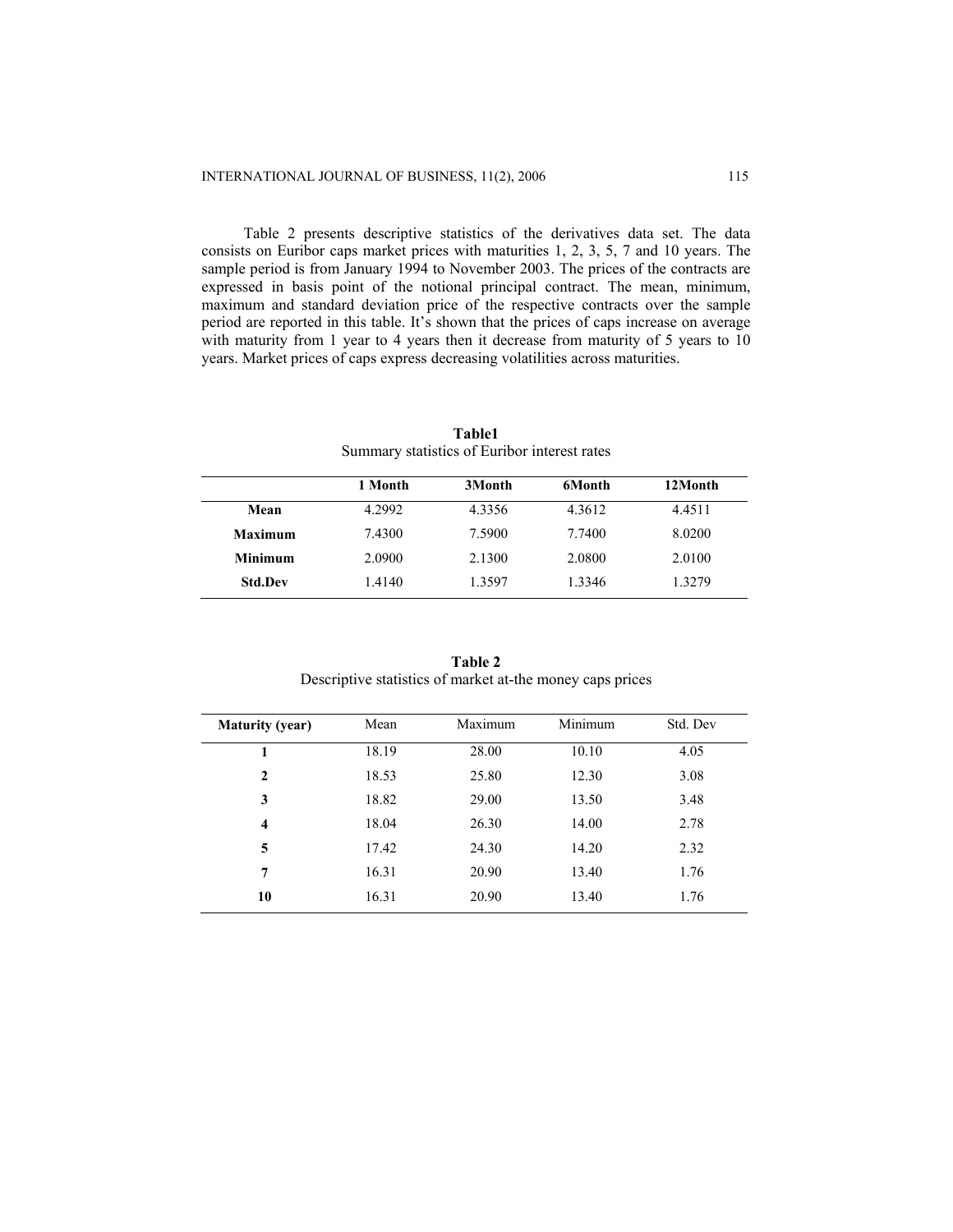## **IV. ESTIMATION RESTULTS**

The estimation of the parameters  $\sigma_0$  and  $\lambda$  of forward rate will be performed through maximizing the Likelihood function in  $(12)$  with respect to  $\theta$ . Table 3 shows the estimated coefficients and their standard deviation along with the value of the Log likelihood function of each model.

**Table 3** Kalman-filter parameters model estimates

|            |                    | <b>Vasicek</b> (1977) |  | CIR (1985), $\gamma=1/2$                  |  | Dothan (1978), $\gamma=1$ |  |
|------------|--------------------|-----------------------|--|-------------------------------------------|--|---------------------------|--|
|            |                    |                       |  | Coeff. Std.Dev Log L Coeff. Std.Dev Log L |  | Coeff. Std.Dev Log L      |  |
| $\sigma_0$ |                    |                       |  | 0.02508 0.00629 1425 0.05386 0.03365 1505 |  | 0.06425 0.01250 2135      |  |
| $\lambda$  | $-0.00062$ 0.01985 |                       |  | 0.06192 0.05669                           |  | 0.16432 0.00135           |  |

This table presents summary statistics for the parameter estimates of the three different volatility structures. Concerning the Generelized Vasicek (1977) model, the estimate for the mean-reversion parameter  $\lambda$  is small and negative. This is the result of the hump shape of the variance of forward rate changes. The standard deviations of parameter estimates are a little higher for the CIR model compared to the other models.

The next step is to focus on the models' performance in pricing caps. To measure how well a given model conditionally predicts derivatives, our procedure is as follows. Given the estimated parameters of each model and the term structure at any trading date we value the caps and compare the implied prices with the observed marked prices. This procedure is then repeated over all the months in the dataset.

A cap can be regarded as a portfolio of European call options on interest rates. Caps price is the sum of caplets of different maturities. Given the specification of the HJM models, the pricing formula for caps is readily available.

Thus the price of a caplet at time t, Caplet<sub>t</sub>, that pays off  $\zeta$ Max(0, Eur<sub> $\zeta$ </sub>(T,T) – k) at time T+ $\zeta$ , where Eur<sub> $\zeta$ </sub>(t.T) is the  $\zeta$ -period forward Euribor rate.

By means of the estimated parameters and the term structure of the interest rate, we price caps on a monthly scale. The observed market price is then subtracted from the model-based price to calculate both the absolute pricing error and the percentage pricing error. This procedure is repeated for each cap in the sample.

The summary statistics of the errors are presented in Table 4. These give an idea about the empirical quality of the models.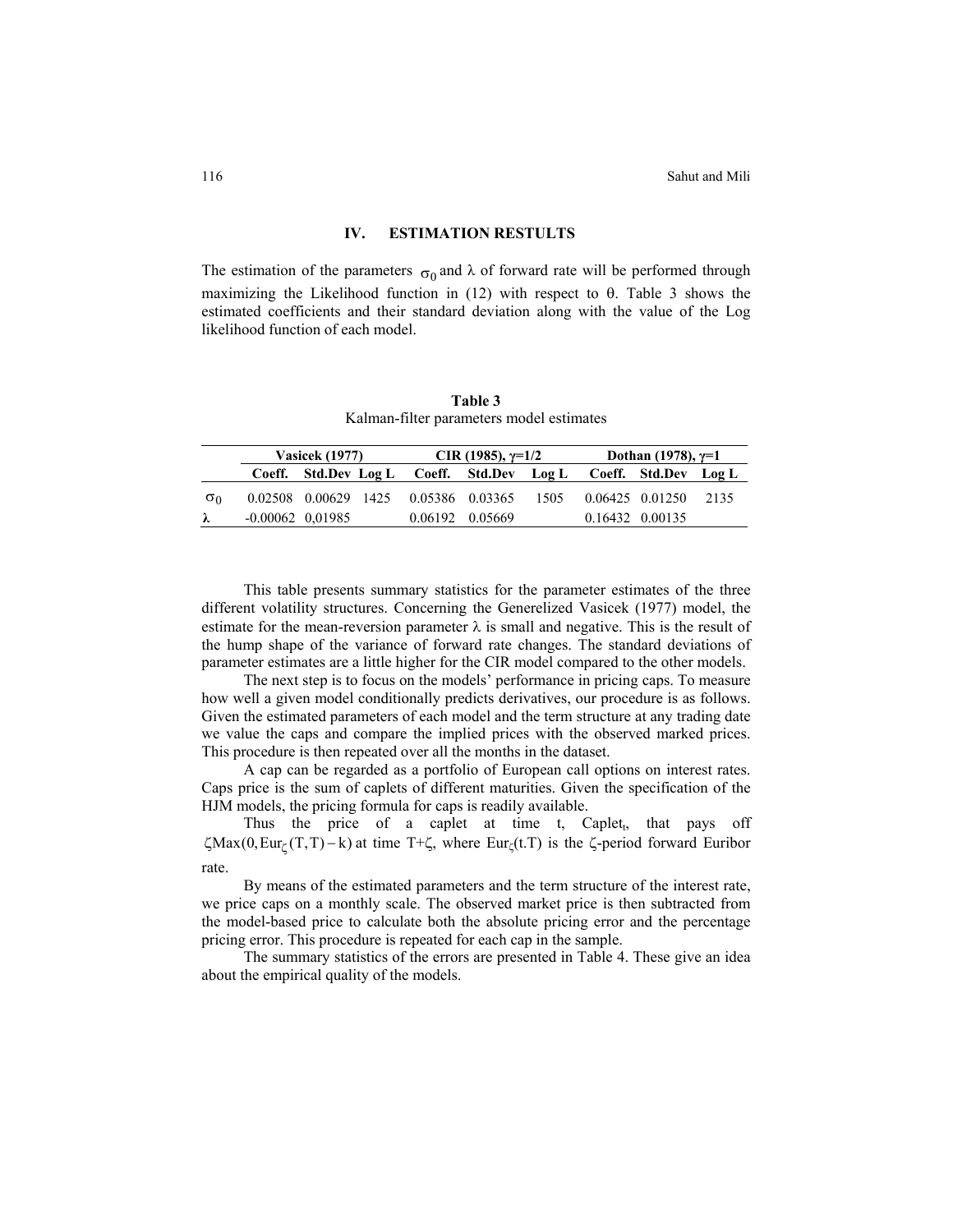| 1.11                   |                     |                      |                        |  |
|------------------------|---------------------|----------------------|------------------------|--|
|                        | Gen. Vasicek (1977) | <b>Dothan</b> (1978) | <b>Gen. CIR (1985)</b> |  |
| Average error          | $-9.55\%$           | $-8.78\%$            | $-9.06\%$              |  |
| Average absolute error | 15.60%              | 11.32%               | 12.36%                 |  |

**Table 4**  Pricing results for cap prices

The average percentage error is defined as the (model price – market price)/market price.

This table illustrates the degree of potential mispricing to approximate option prices with different degrees of elasticity. The major remark to be drawn from the table is that almost all models under price caps on average. The Dothan model has the lowest absolute prediction errors, which are on average around 11.32%, whereas the Generalized Vasicek has the highest prediction errors, which are on average equal to 15.60%. Our results support the fact that forward term structure with volatility depends on their levels, such that Generalized CIR (1985) and Dothan (1978), outperform the Generelized Vasicek one. This is in line with the findings of Ritchken and Sankarasubramanian (1999).

From the same table we can also notice that deviations in the value of caps from their market prices appear to expand with the elasticity parameter  $\gamma$ . This is because the largest average absolute error of 15.6% appears in the Vasicek model and the lowest one of 12.36% appears in the Dothan (1978) model. In line with Gupta and Subrahmanyam (2002), these results indicate that adding more parameters to the model improves its ability to forecast interest rate derivatives.

 Furthermore we can deduce that using a simple generalized Vasicek model to price interest rate caps can lead to significant mispricing if interest rate volatilities do indeed depend on their levels.

## **V. CONCLUSTION**

 The object of this paper is to investigate the sensitivity of option contracts to alternative volatility specification of the forward rate. By applying the Kalman filter we estimate three kinds of volatility structure, which are then used to price interest rate caps. In line with the findings of Ritchken and Sankarasubramanian (1999) our results show, first, that interest rate options prices are quite sensitive to the elasticity parameter in the volatility structure. Second, we find that the Vasicek model estimates caps prices better than the generalized Vasicek one, allowing the lowest average error.

The considered volatility structure does not incorporate all possible forms and supposes that only one-factor determines all the interest rate dynamics. For further research, we can explore the impact of including other stochastic factors governing the term structure in pricing interest rate-sensitive claims. The results obtained in this empirical framework are of significant value in implementing the models in practice.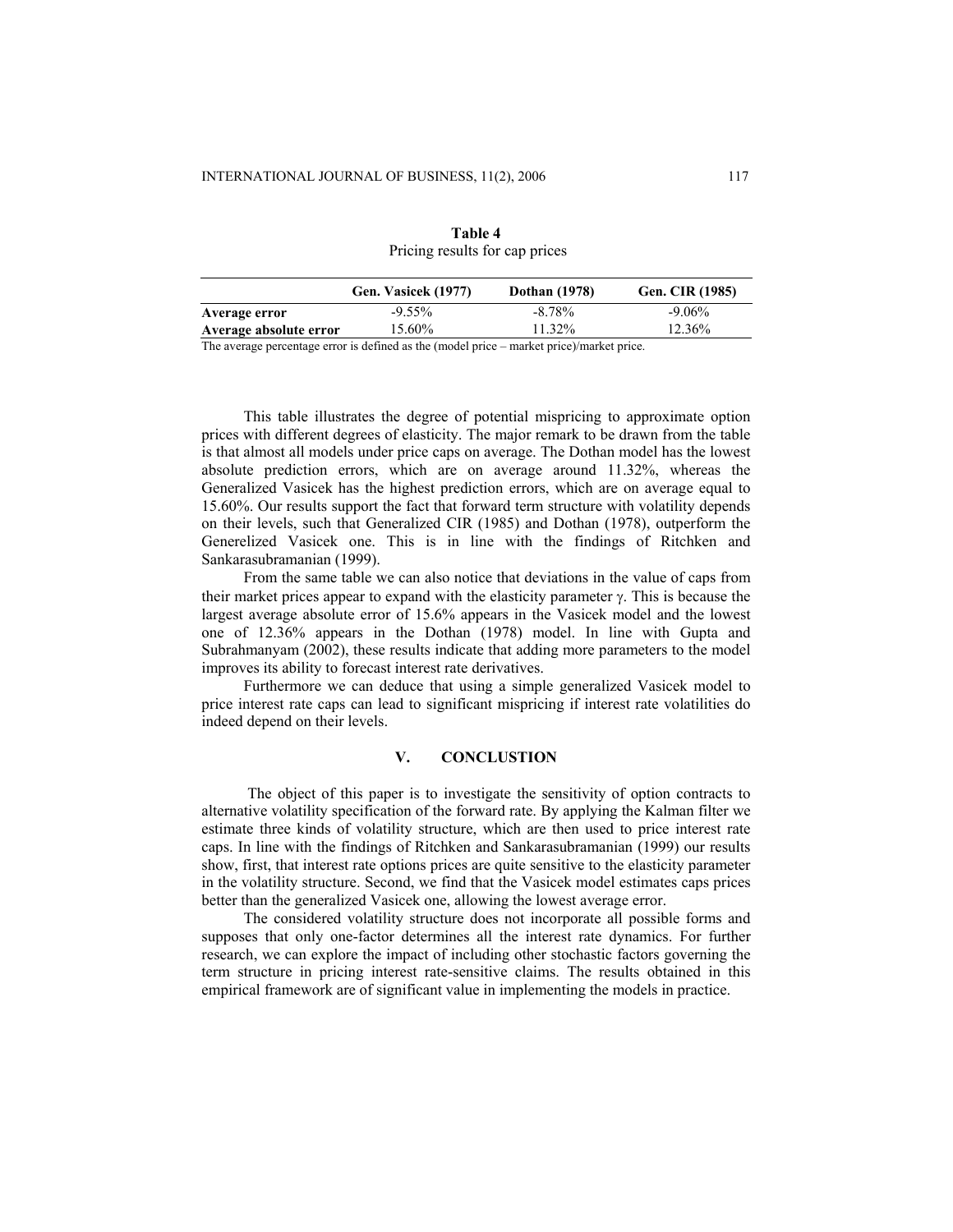#### **ENDNOTES**

- 1. Such as Black (1976), Vasicek (1977), Cox, Ingersoll and Ross (1985), Ho and Lee (1986), Black, Derman and Toy (1990), etc.
- 2. For example, see Sandmann and Sondermann (1997).
- 3. See Brace and Musela (1995).
- 4. This formulation is the same as used by Bahr and Chiarella (1997).
- 5. Bahr and Chiarella (1997) suggest that  $\psi(t)$  is defined by :

$$
\psi(t) = \int_0^t \sigma(\mu, t)^2 d\mu \text{ and } d\psi(t) = [\sigma(\mu, t)^2 - 2\lambda \psi(t)] d(t)
$$

They also support that this variable plays a central role in allowing the transformation of the original non-Markovian dynamics to Markovian form. Similar subsidiary variables appear in the reduction to Markovian form of Ritchken ans Sankarasubramanian (1995), Bahr and Chiarella (1997), Inui and Kijima (1998) and Chiarella and Kwon (1999).

#### **REFERENCES**

- Amin, K. and A. Morton, 1994, "Implies Volatility Functions in Arbitrage-free Term Structure Models", *Journal of Financial Economics* 35, 141-180.
- Ball, C., and W. Torous, 1985, "On Jumps in Common Stock Prices and Their Impact on Call Option Pricing", *Journal of Finance,* 40, 155-173.
- Black, F., 1976, "The Pricing of Commodity Contracts", *Journal of Financial Economics* 3, 67-179.
- Bhar, R and Carl Chiarella, 1995. "[The Estimation of the Heath-Jarrow-Morton Model](http://ideas.repec.org/p/uts/wpaper/54.html) [by Use of Kalman Filtering](http://ideas.repec.org/p/uts/wpaper/54.html) Techniques," [Working Paper Series](http://ideas.repec.org/s/uts/wpaper.html) 54, School of Finance and Economics, University of Technology, Sydney.
- Bhar, R and Carl Chiarella, 1995. "[Transformation of Heath-Jarrow-Morton Models to](http://ideas.repec.org/p/uts/wpaper/53.html) [Markovian Systems,](http://ideas.repec.org/p/uts/wpaper/53.html)" [Working Paper Series](http://ideas.repec.org/s/uts/wpaper.html) 53, School of Finance and Economics, University of Technology, Sydney.
- Bhar , R and Carl Chiarella, 1996. ["Construction of Zero-Coupon Yield Curve From](http://ideas.repec.org/p/uts/wpaper/70.html) [Coupon Bond Yield Using Australian Data](http://ideas.repec.org/p/uts/wpaper/70.html)," [Working Paper Series](http://ideas.repec.org/s/uts/wpaper.html) 70, School of Finance and Economics, University of Technology, Sydney.
- Bhar, R. and C. Chiarella, 1997, "Transformation of Heath-Jarrow-Morton Models to Markovian Systems", *European Journal of Finance* 3, 1–26.
- Carverhill, A. 1994, "When Is the Short Rate Markovian?", *Mathematical Finance*  4(4), 305–312.
- Chiarella, C. and O. Kwon, 1998a, "A Class of Heath-Jarrow-Morton Term Structure Models with Stochastic Volatility", *Working Paper No. 34*, School of Finance and Economics, University of Techonology Sydney.
- Chiarella, C. and O. Kwon, 1999, "Square Root Affine Transformations of the Heath-Jarrow-Morton Term Structure Model and Partial Differential Equations", *Working Paper*, School of Finance and Economics, University of Techonology Sydney.